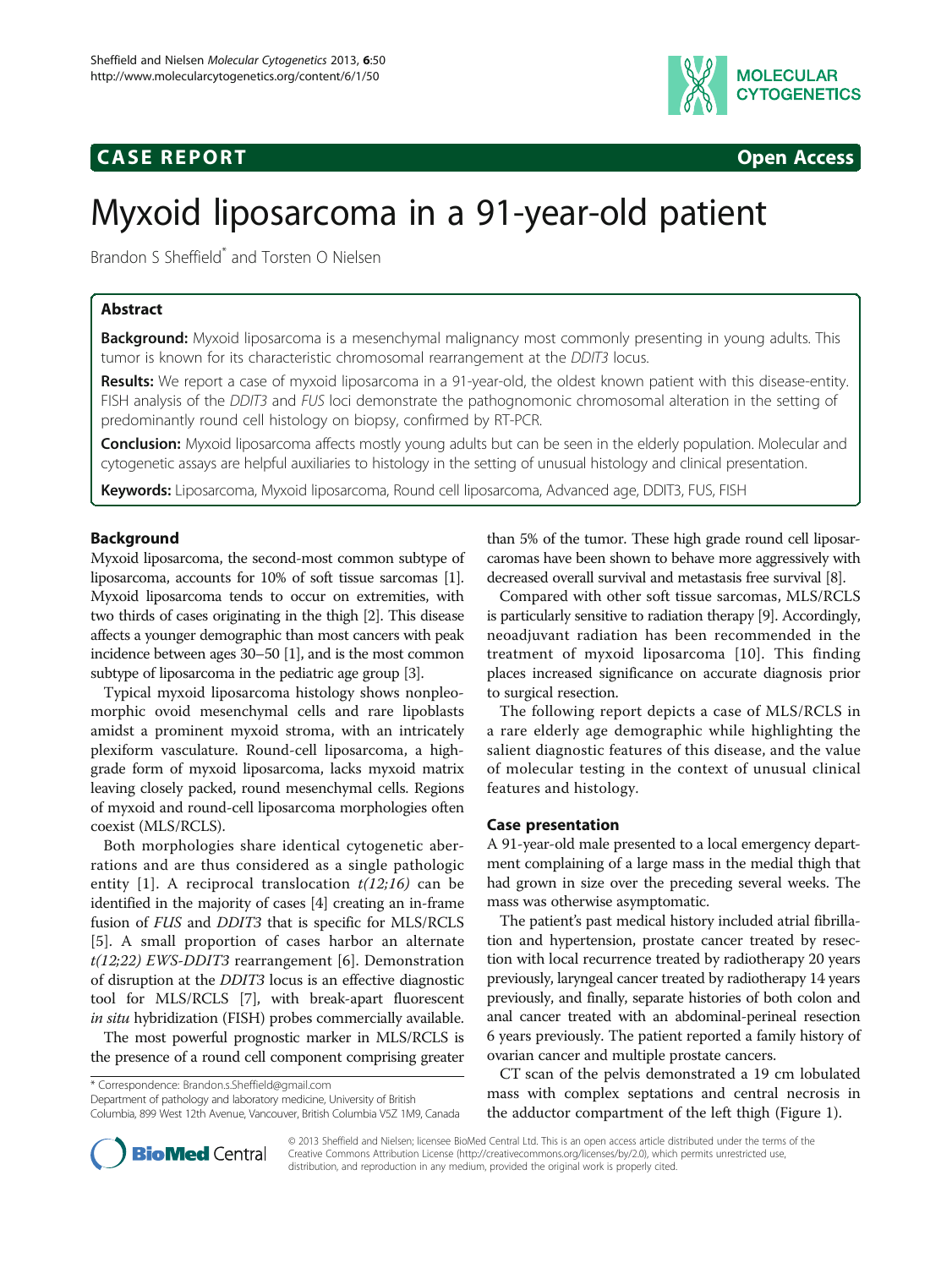<span id="page-1-0"></span>

Figure 1 Abdomino-pelvic CT scan showing tumor in the left medial thigh (\*).

Core needle biopsy of the mass under ultrasound guidance showed high-grade spindled, ovoid and round cell morphology. Although a small amount of myxoid matrix and complex vasculature were noted, no unequivocal lipoblasts were evident and the tumor was considered to lack differentiation towards any specific lineage (Figure 2a). Immunohistochemical workup was nonspecific, with the tumor showing positive staining for S-100 and weak staining for CD34 and BCL-2. No immunoreactivity was present for melan-A, pankeratin, desmin, smooth-muscle actin, TLE, CD20, CD43, or CD99. Mitotic figures were numerous and the Ki67 index was high. With no specific diagnosis evident after this workup, in the context of blue cell histology for a large soft tissue mass, FISH analysis was performed for *DDIT3*, *FUS* and *EWSR1*. Break-apart probes for DDIT3 and FUS demonstrated chromosomal rearrangements at both of these loci (Figures 2b, c), while EWSR1 was intact. RT-PCR confirmed expression of a type 1 FUSexon7-DDIT3exon2 fusion transcript. The RT-PCR was performed according to previously established protocols [\[11](#page-3-0)], using oligonucleotide primers to exon 6 of FUS (5′-gaacccagaggtcgtggag-3′) and exon 2 of DDIT3 (5′-tgctttcaggtgtggtgatg-3′).

Based on the pathognomonic molecular findings, a diagnosis of MLS/RCLS was made. The patient was discussed at multidisciplinary tumor board, and offered neoadjuvant radiation treatment followed by surgical excision. Both radiation and surgery were welltolerated. Final pathology showed a 19 cm lobulated heterogenous yellow and hemorrhagic mass (Figure [3](#page-2-0)a). Microscopic sections showed a mixture of high-grade round cell areas similar to that seen at biopsy, as well as regions showing a more typical myxoid liposarcoma histology that had not been evident on the core biopsy (Figures [3b](#page-2-0), c), providing morphological confirmation of the diagnosis.



Figure 2 Core needle biopsy of mass. (a) 20x H&E section showing hypercellularity, and lacking any differentiated morphology. (b) and (c) Fluorescent photomicrographs showing biopsied tumor cells hybridized to commercial break-apart probes specific to the DDIT3 (b) and FUS (c) loci. Probes flank targeted gene sequence showing yellow signal when bound in proximity (intact locus) and showing individual red and or green signals when bound in isolation (rearranged locus). EWSR1 (not shown) was conversely intact with two paired (yellow) signals per nucleus.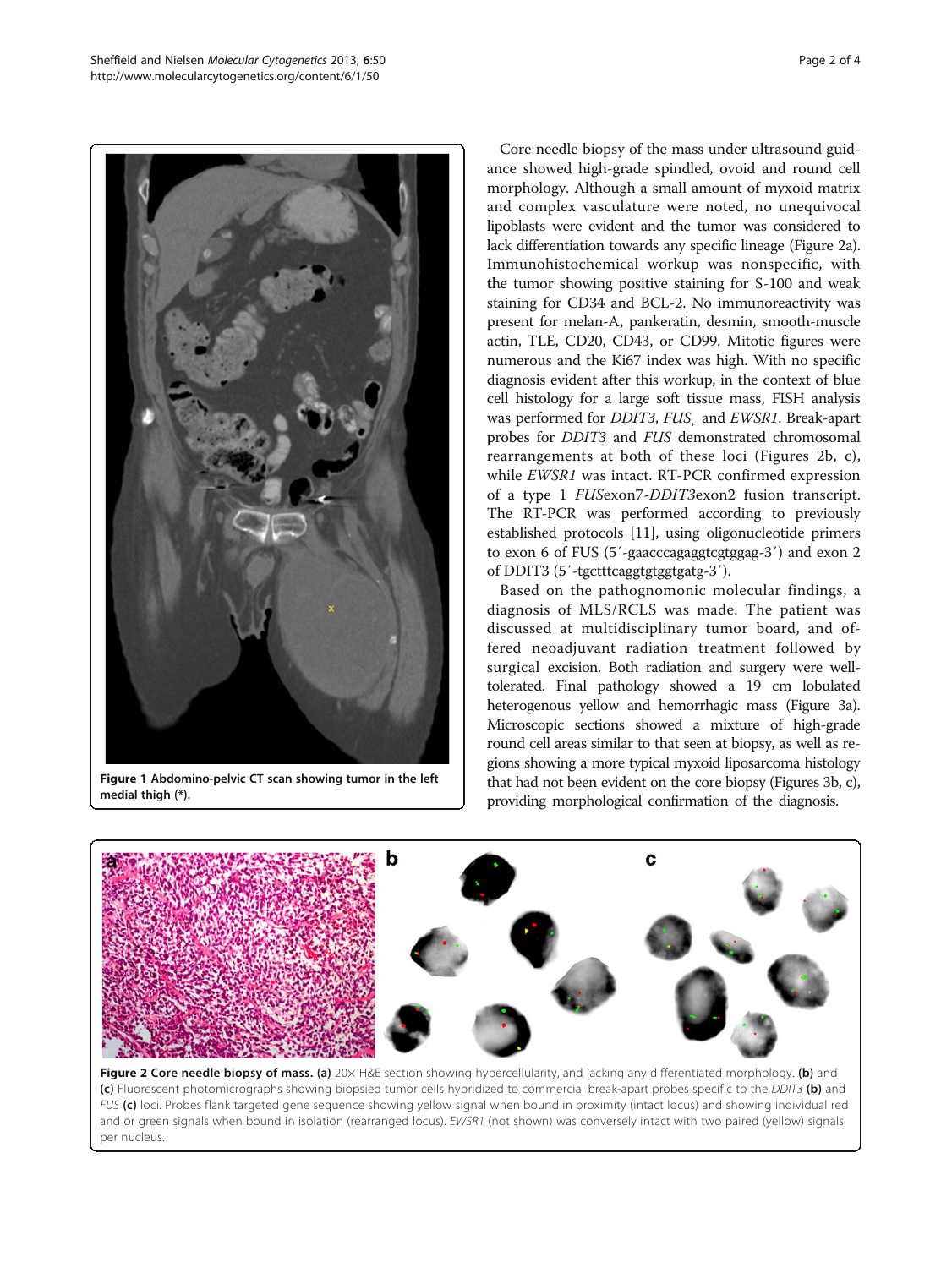<span id="page-2-0"></span>

A search of the medical literature was performed for reports of myxoid and/or round cell liposarcoma in the elderly. Moreau et al. [[10\]](#page-3-0) recently published a series of 418 MLS/RCLS patients, the oldest being 85 years old at presentation. To our knowledge, the current case represents the oldest reported age for a patient presenting with primary myxoid or round cell liposarcoma.

#### **Discussion**

Several facets of myxoid liposarcoma diagnosis and treatment are highlighted in this case. The diagnosis of myxoid liposarcoma in an elderly patient is uncommon, but does occur. Thus an advanced age should not exclude myxoid liposarcoma when other clinical, radiologic, histologic, or molecular findings support this diagnosis.

Myxoid liposarcoma can show a wide variation of histologic patterns, at times within the same tumor [\[12](#page-3-0)]. This can lead to difficult diagnoses, especially on small biopsy specimens. This case highlights the value of molecular diagnosis as an adjunct to histology. FISH is available in specialty centers, and is available to most surgical pathology labs as it can be performed on standard formalin-fixed, paraffin-embedded tissue sections (shipped to central labs if needed). In the current era of diagnostics, molecular confirmation of sarcomas is quickly becoming a standard of care for several types of sarcomas bearing pathognomonic genetic events. The availability of molecular diagnostic tools may, in part, contribute to the overall improved outcomes observed in sarcoma patients treated at higher volume institutions [[13](#page-3-0)].

The accurate preoperative diagnosis of myxoid liposarcoma prioritized neoadjuvant radiotherapy as the next step in management. This treatment modality has particular benefit in myxoid liposarcoma [\[9\]](#page-3-0). Accurate diagnosis on biopsy in elderly patients may have additional value if poor baseline functioning precludes the patient as a surgical candidate, as palliative radiation may be particularly effective after a diagnosis of myxoid liposarcoma.

# Conclusion

Myxoid/round cell liposarcoma is a relatively common sarcoma among younger adults presenting with a large, deep-seated malignant primary soft tissue mass. However, this tumor can affect older individuals. Molecular cytogenetic studies can greatly assist diagnosis in cases with unusual clinical and histologic features.

# Consent

Written informed consent was obtained from the patient for publication of this case report and any accompanying images. A copy of the written consent is available for review by the Editor-in-Chief of this journal.

#### Competing interests

The authors declare that they have no competing interest.

#### Authors' contributions

BSS Assisted in interpreting the diagnostic biopsy, compiled the case report, and wrote the manuscript. TON Issued pathological diagnosis of the biopsy and resection specimens, performed cytogenetic and molecular workup, edited the manuscript, and supervised the project. Both authors read and approved the final manuscript.

#### Acknowledgements

We would like to acknowledge Marina Pacheco and Angela Goytain for assistance with the gross photography and molecular testing. Molecular studies were supported by funding from the Liddy Shriver Sarcoma Initiative. We would like to thank the UBC Anatomical Pathology residency program for their continued support.

Received: 5 September 2013 Accepted: 23 October 2013 Published: 19 November 2013